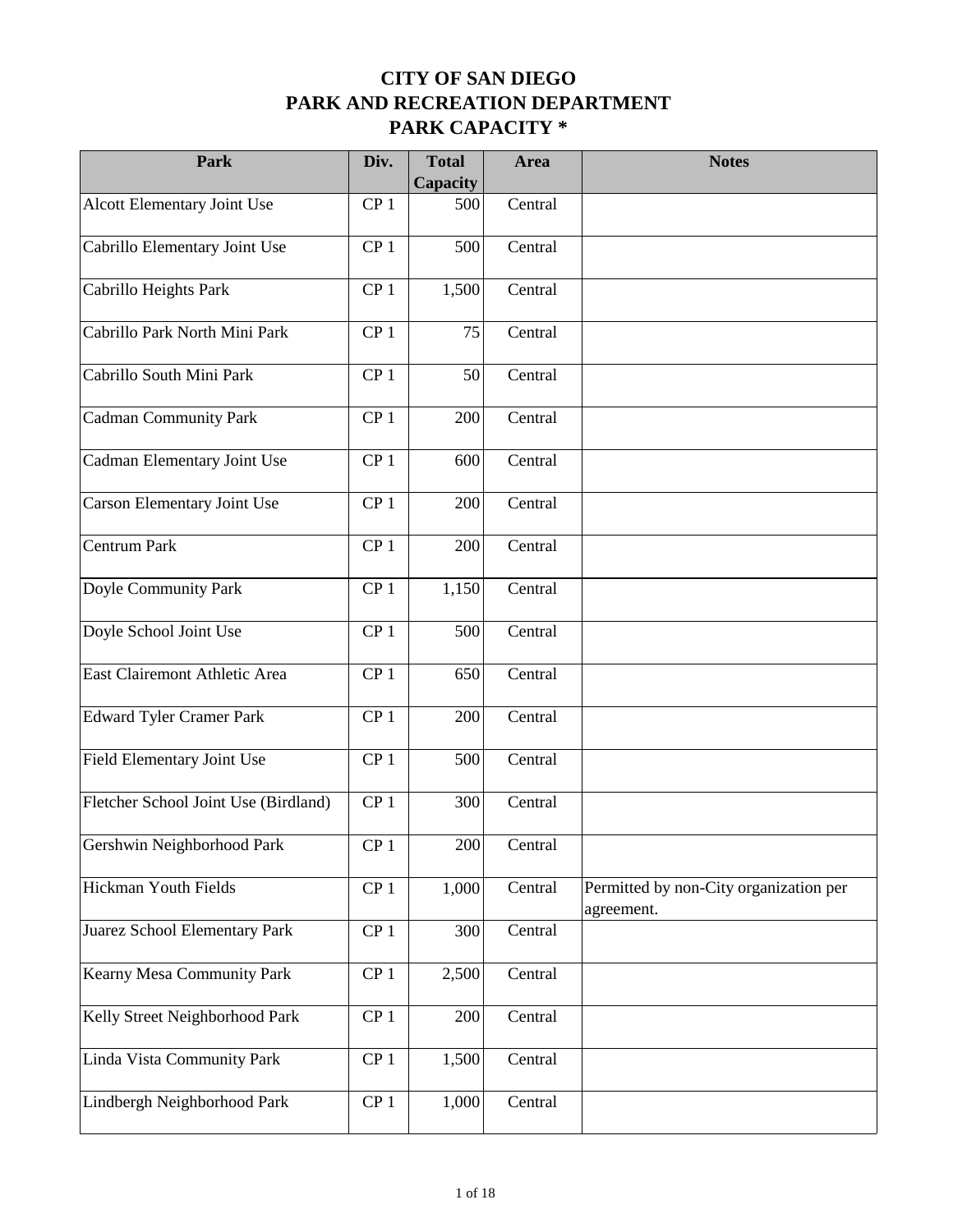| Park                                    | Div.            | <b>Total</b><br>Capacity | Area    | <b>Notes</b>                                         |
|-----------------------------------------|-----------------|--------------------------|---------|------------------------------------------------------|
| MacDowell Neighborhood Park             | CP <sub>1</sub> | 100                      | Central |                                                      |
| Marcy Neighborhood Park                 | CP <sub>1</sub> | 200                      | Central |                                                      |
| Marston Junior High Joint Use           | CP <sub>1</sub> | 600                      | Central |                                                      |
| Mason School Joint Use                  | CP <sub>1</sub> | 75                       | Central |                                                      |
| Mission Heights Neighborhood Park       | CP <sub>1</sub> | 400                      | Central |                                                      |
| Mt. Acadia Neighborhood Park            | CP <sub>1</sub> | 600                      | Central |                                                      |
| Mt. Etna Neighborhood Park              | CP <sub>1</sub> | 550                      | Central |                                                      |
| Murray Ridge Neighborhood Park          | CP <sub>1</sub> | 400                      | Central |                                                      |
| Nobel Athletic Area                     | CP <sub>1</sub> | 1,900                    | Central |                                                      |
| North Clairemont Community Park         | CP <sub>1</sub> | 825                      | Central |                                                      |
|                                         |                 |                          |         |                                                      |
| Olive Grove Community Park              | CP <sub>1</sub> | 750                      | Central |                                                      |
| Presidio Little League/Sefton Field     | CP <sub>1</sub> | 580                      | Central | Permitted by non-City organization per<br>agreement. |
| Serra Mesa Community Park               | CP <sub>1</sub> | 500                      | Central |                                                      |
| <b>Silver Terrace Mini-Park</b>         | CP <sub>1</sub> | 100                      | Central |                                                      |
| South Clairemont Community Park         | CP <sub>1</sub> | 1,150                    | Central |                                                      |
| Spreckels School Joint Use              | CP <sub>1</sub> | 250                      | Central |                                                      |
| <b>Standley Community Park</b>          | CP <sub>1</sub> | 750                      | Central |                                                      |
| Standley Middle School Joint Use        | CP <sub>1</sub> | 1,500                    | Central |                                                      |
| <b>Tecolote Community Park</b>          | CP <sub>1</sub> | 975                      | Central |                                                      |
| University Gardens Neighborhood<br>Park | CP <sub>1</sub> | 600                      | Central |                                                      |
| University Village Neighborhood Park    | CP <sub>1</sub> | 150                      | Central |                                                      |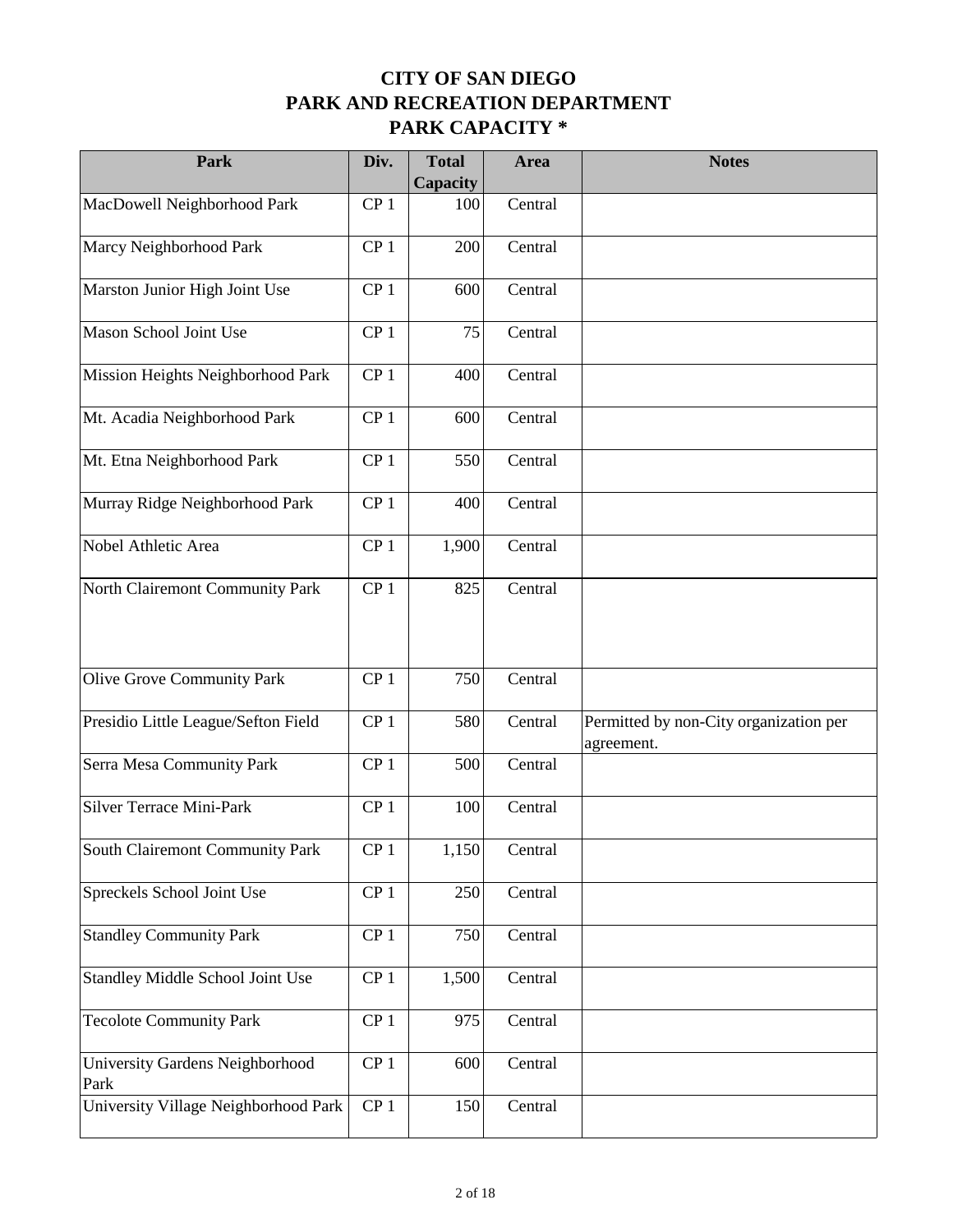| Park                                     | Div.            | <b>Total</b><br>Capacity | Area     | <b>Notes</b>                                                      |
|------------------------------------------|-----------------|--------------------------|----------|-------------------------------------------------------------------|
| Villa La Jolla Neighborhood Park         | CP <sub>1</sub> | 150                      | Central  |                                                                   |
| Western Hills Neighborhood Park          | CP <sub>1</sub> | 500                      | Central  |                                                                   |
| <b>Bill Cleator Community Park</b>       | CP <sub>1</sub> | 1,500                    | Coastal  |                                                                   |
| Bird Rock Elementary Joint Use/Park      | CP <sub>1</sub> | 400                      | Coastal  |                                                                   |
| Cliffridge Park/Athletic Area            | CP <sub>1</sub> | 600                      | Coastal  |                                                                   |
| Collier Neighborhood Park                | CP <sub>1</sub> | 150                      | Coastal  |                                                                   |
| Dana Junior High Joint Use               | CP <sub>1</sub> | 500                      | Coastal  | The large field is not longer part of the<br>joint use agreement. |
| Dusty Rhodes Neighborhood Park           | CP <sub>1</sub> | 1,700                    | Coastal  |                                                                   |
| Kate O. Sessions Neighborhood Park       | CP <sub>1</sub> | 850                      | Coastal  |                                                                   |
| La Jolla Community Park                  | CP <sub>1</sub> | 200                      | Coastal  |                                                                   |
| Laureate Mini Park (Mata)                | CP <sub>1</sub> | 150                      | Coastal  |                                                                   |
| Naval Training Center (NTC) Park         | CP <sub>1</sub> | 3,400                    | Coastal  |                                                                   |
| Ocean Beach Elementary Joint Use         | CP <sub>1</sub> | 500                      | Coastal  |                                                                   |
| Ocean Beach Park                         | CP <sub>1</sub> | 100                      | Coastal  |                                                                   |
| Pacific Beach Elementary                 | CP <sub>1</sub> | 350                      | Coastal  |                                                                   |
| Pacific Beach Middle School Joint<br>Use | CP <sub>1</sub> | 400                      | Coastal  |                                                                   |
| Plumosa Mini Park                        | CP <sub>1</sub> | 250                      | Coastal  |                                                                   |
| Point Loma Community Park                | CP <sub>1</sub> | 850                      | Coastal  |                                                                   |
| Robb Field/Ocean Beach Athletic<br>Area  | CP <sub>1</sub> | 1,800                    | Coastal  |                                                                   |
| <b>Soledad Natural Park</b>              | CP <sub>1</sub> | 75                       | Coastal  |                                                                   |
| Torrey Pines Elementary Joint Use        | CP <sub>1</sub> | 400                      | Coastal  |                                                                   |
| Amici Park                               | CP <sub>1</sub> | 300                      | Downtown |                                                                   |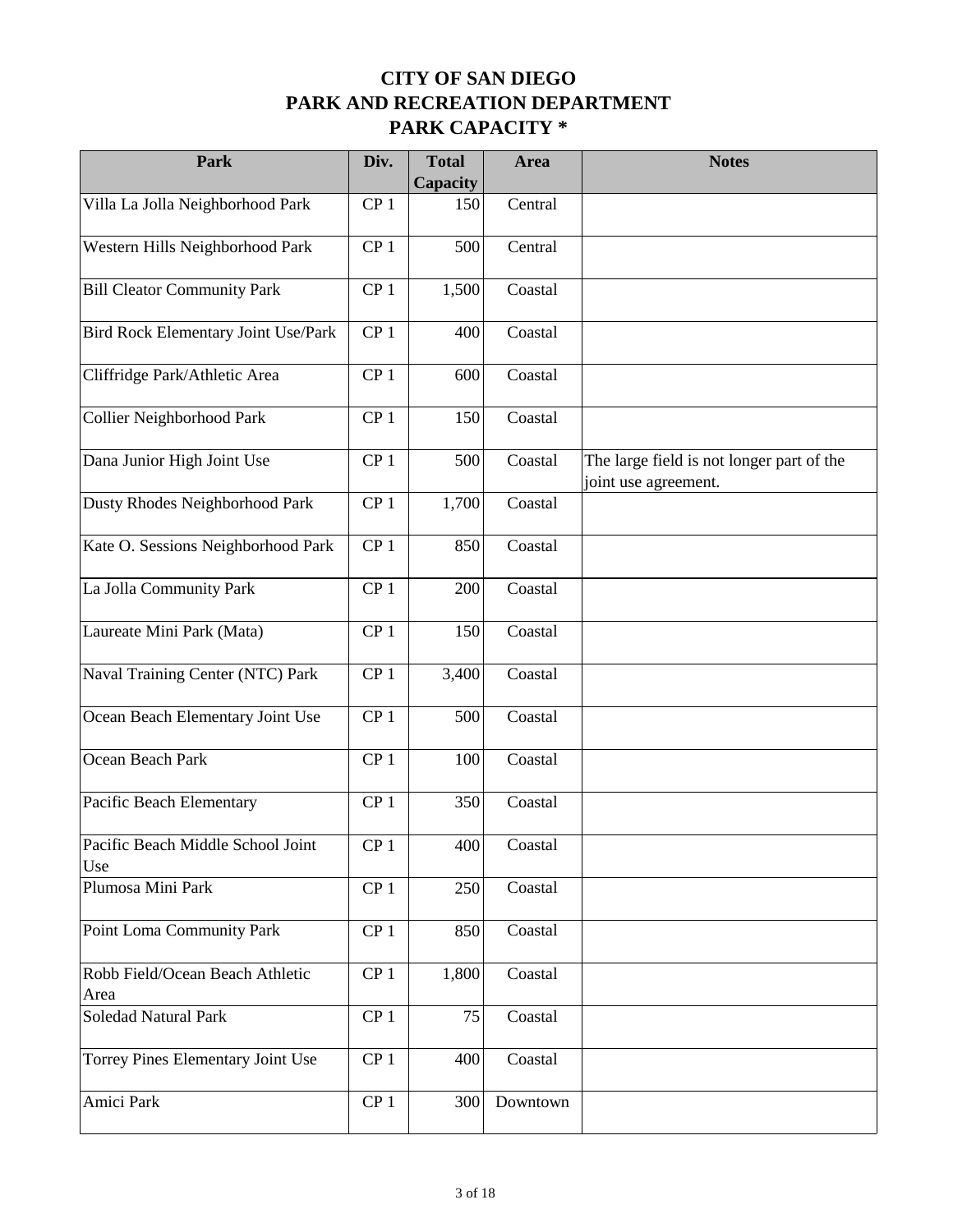| Park                                       | Div.            | <b>Total</b><br>Capacity | Area     | <b>Notes</b>  |
|--------------------------------------------|-----------------|--------------------------|----------|---------------|
| Children's Museum Park                     | CP <sub>1</sub> | 125                      | Downtown |               |
| Gas Lamp Square Park                       | CP <sub>1</sub> | 75                       | Downtown |               |
| Horton Plaza Park                          | CP <sub>1</sub> | $\boldsymbol{0}$         | Downtown |               |
| Pantoja Park                               | CP <sub>1</sub> | 250                      | Downtown |               |
| William Heath Davis House                  | CP <sub>1</sub> | 75                       | Downtown | Grounds only. |
| Allied Gardens Community Park              | CP <sub>1</sub> | 4,000                    | Eastern  |               |
| Dailard Elementary Joint Use               | CP <sub>1</sub> | 200                      | Eastern  |               |
| Dailard Neighborhood Park                  | CP <sub>1</sub> | 300                      | Eastern  |               |
| De Portola Middle School Joint Use         | CP <sub>1</sub> | 1,500                    | Eastern  |               |
| Farb Middle School Joint Use               | CP <sub>1</sub> | 1,000                    | Eastern  |               |
| Forward Middle School Joint Use            | CP <sub>1</sub> | 1,000                    | Eastern  |               |
| Grantville Neighborhood Park               | CP <sub>1</sub> | 200                      | Eastern  |               |
| Hearst Elementary Joint Use                | CP <sub>1</sub> | 700                      | Eastern  |               |
| Kumeyaay Elementary Joint Use              | CP <sub>1</sub> | 700                      | Eastern  |               |
| Lake Murray Community Park                 | CP <sub>1</sub> | 2,000                    | Eastern  |               |
| Lewis Middle School Joint Use              | CP <sub>1</sub> | 1,000                    | Eastern  |               |
| Pershing Middle School Joint Use           | CP <sub>1</sub> | 1,000                    | Eastern  |               |
| Princess Del Cerro Neighborhood<br>Park    | CP <sub>1</sub> | 250                      | Eastern  |               |
| Rancho Mission Canyon<br>Neighborhood Park | CP <sub>1</sub> | 500                      | Eastern  |               |
| Roadrunner Neighborhood Park               | CP <sub>1</sub> | 400                      | Eastern  |               |
| San Carlos Community Park                  | CP <sub>1</sub> | 1,000                    | Eastern  |               |
| Serra High School Joint Use                | CP <sub>1</sub> | 1,000                    | Eastern  |               |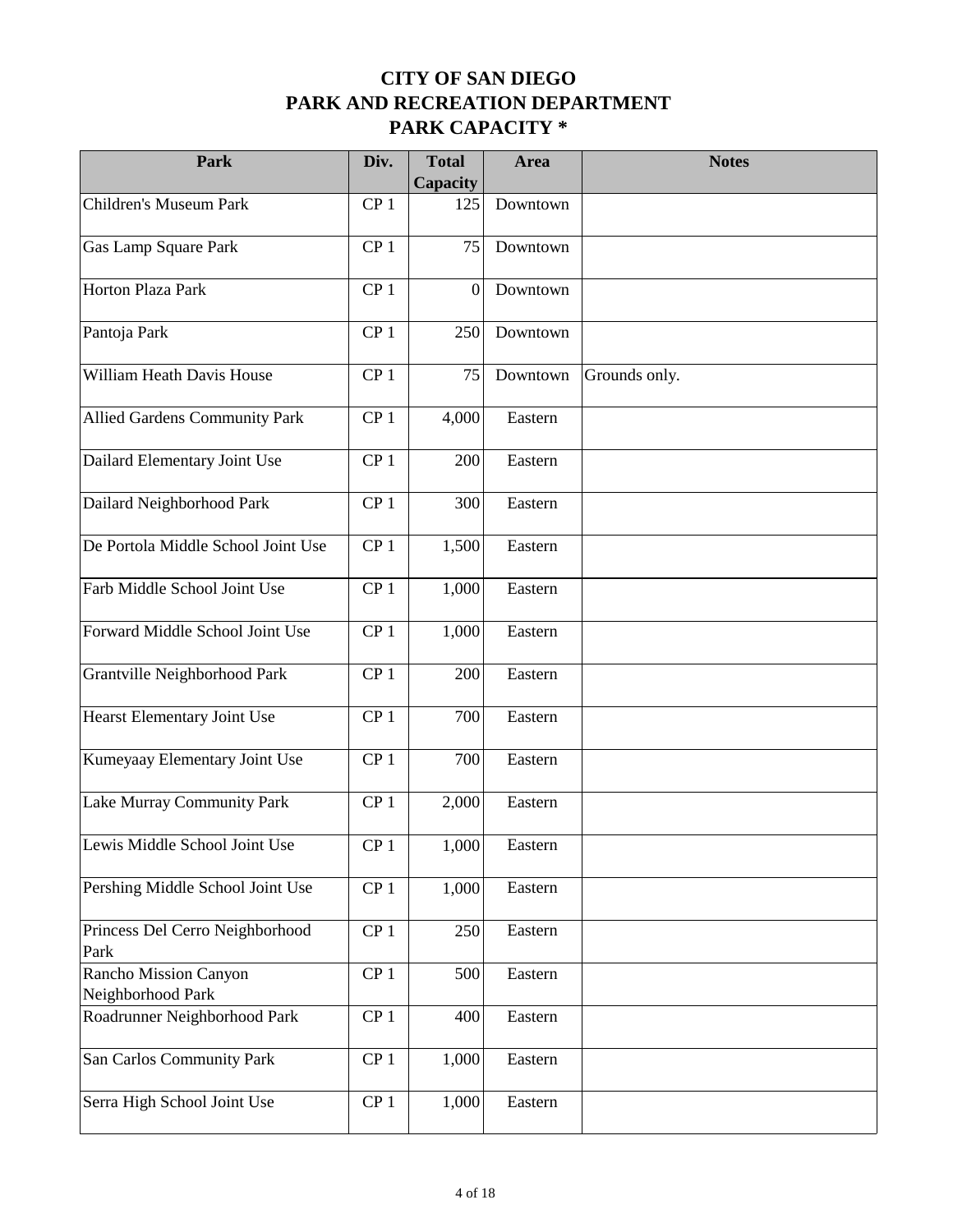| Park                                          | Div.            | <b>Total</b><br>Capacity | Area               | <b>Notes</b>                                         |
|-----------------------------------------------|-----------------|--------------------------|--------------------|------------------------------------------------------|
| Tierrasanta Community Park                    | CP <sub>1</sub> | 3,000                    | Eastern            |                                                      |
| Tierrasanta Elementary Joint Use              | CP <sub>1</sub> | 1,000                    | Eastern            |                                                      |
| Tuxedo Neighborhood Park                      | CP <sub>1</sub> | 250                      | Eastern            |                                                      |
| Villa Monserate Neighborhood Park             | CP <sub>1</sub> | 400                      | Eastern            |                                                      |
| Villa Norte Neighborhood Park                 | CP <sub>1</sub> | 1,000                    | Eastern            |                                                      |
| Vista Grande Elementary Joint Use             | CP <sub>1</sub> | 800                      | Eastern            |                                                      |
| Bayview Terrace Elementary Joint Use          | CP <sub>1</sub> | 400                      | <b>Mission Bay</b> |                                                      |
| Crown Point Elementary Joint Use              | CP <sub>1</sub> | 400                      | <b>Mission Bay</b> |                                                      |
| Mission Bay Athletic Area (McEvoy<br>Fields)  | CP <sub>1</sub> | 500                      | <b>Mission Bay</b> |                                                      |
| Santa Clara Point                             | CP <sub>1</sub> | 475                      | <b>Mission Bay</b> | Softball and recreation center surrounding<br>areas. |
| Adobe Bluffs Neighborhood Park                | CP <sub>1</sub> | 250                      | Northern           |                                                      |
| Adobe Bluffs School Joint Use                 | CP <sub>1</sub> | 75                       | Northern           |                                                      |
| Ashley Falls Neighborhood Park                | CP <sub>1</sub> | 700                      | Northern           |                                                      |
| Ashley Falls School Joint Use                 | CP <sub>1</sub> | 700                      | Northern           |                                                      |
| <b>Black Mountain Ranch Community</b><br>Park | CP <sub>1</sub> | 800                      | Northern           |                                                      |
| <b>Breen Park</b>                             | CP <sub>1</sub> | 500                      | Northern           |                                                      |
| <b>Butterfly Gardens Mini Park</b>            | CP <sub>1</sub> | 50                       | Northern           | Permitted by non-City organization per<br>agreement. |
| Camino Ruiz Neighborhood Park                 | CP <sub>1</sub> | 550                      | Northern           |                                                      |
| Canyon View Park                              | CP <sub>1</sub> | 50                       | Northern           |                                                      |
| Canyonside Community Park                     | CP <sub>1</sub> | 1,200                    | Northern           |                                                      |
| Carmel Creek Neighborhood Park                | CP <sub>1</sub> | 700                      | Northern           |                                                      |
| Carmel Creek School Joint use                 | CP <sub>1</sub> | 450                      | Northern           |                                                      |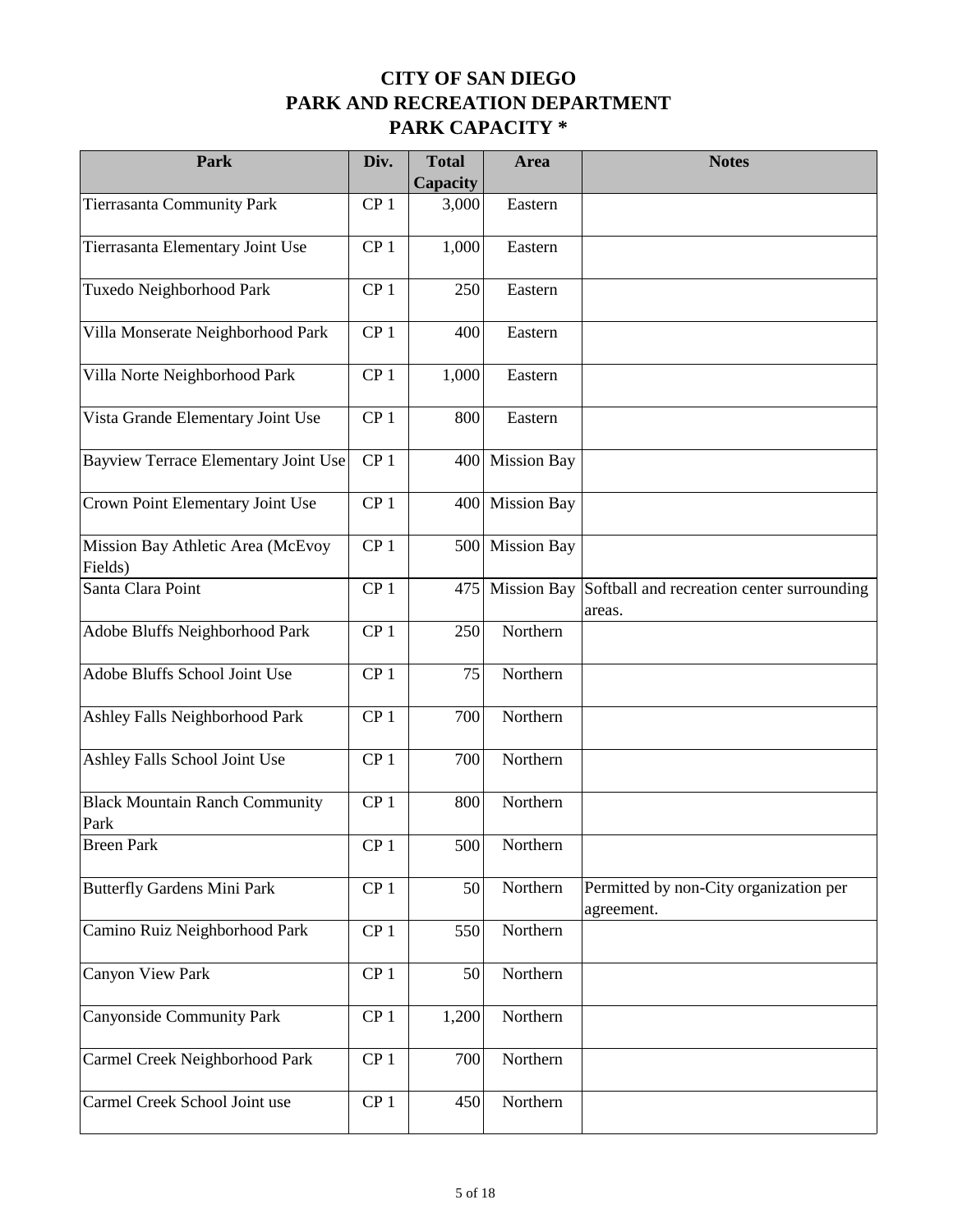| Park                                          | Div.            | <b>Total</b><br>Capacity | Area     | <b>Notes</b> |
|-----------------------------------------------|-----------------|--------------------------|----------|--------------|
| Carmel Del Mar Neighborhood Park              | CP <sub>1</sub> | 100                      | Northern |              |
| Carmel Del Mar School Joint Use               | CP <sub>1</sub> | 600                      | Northern |              |
| Carmel Grove Park                             | CP <sub>1</sub> | 50                       | Northern |              |
| Carmel Knolls Park                            | CP <sub>1</sub> | 50                       | Northern |              |
| Carmel Mission Park                           | CP <sub>1</sub> | 50                       | Northern |              |
| Carmel Mountain Ranch/Sabre<br>Springs Park   | CP <sub>1</sub> | 500                      | Northern |              |
| Carmel Valley Community Park                  | CP <sub>1</sub> | 1,200                    | Northern |              |
| Carmel View Mini Park                         | CP <sub>1</sub> | 50                       | Northern |              |
| Challenger Joint Use                          | CP <sub>1</sub> | 500                      | Northern |              |
| Cypress Canyon Neighborhood Park              | CP <sub>1</sub> | 500                      | Northern |              |
| Cypress Valley Mini Park                      | CP <sub>1</sub> | 50                       | Northern |              |
| Del Mar Trails Park                           | CP <sub>1</sub> | 50                       | Northern |              |
| Dingeman School Joint Use                     | CP <sub>1</sub> | 300                      | Northern |              |
| Dry Creek Park                                | CP <sub>1</sub> | 50                       | Northern |              |
| Ellen Browning Elementary School<br>Joint Use | CP <sub>1</sub> | 300                      | Northern |              |
| Ericson School Joint Use                      | CP <sub>1</sub> | 300                      | Northern |              |
| Highland Ranch Neighborhood Park              | CP <sub>1</sub> | 225                      | Northern |              |
| <b>Hilltop Community Park</b>                 | CP <sub>1</sub> | 1,500                    | Northern |              |
| <b>Hourglass Community Park</b>               | CP <sub>1</sub> | 3,100                    | Northern |              |
| Jerabek Elementary School Joint Use           | CP <sub>1</sub> | 300                      | Northern |              |
| Jerabek Neighborhood Park                     | CP <sub>1</sub> | 575                      | Northern |              |
| Lakeview Neighborhood Park                    | CP <sub>1</sub> | 250                      | Northern |              |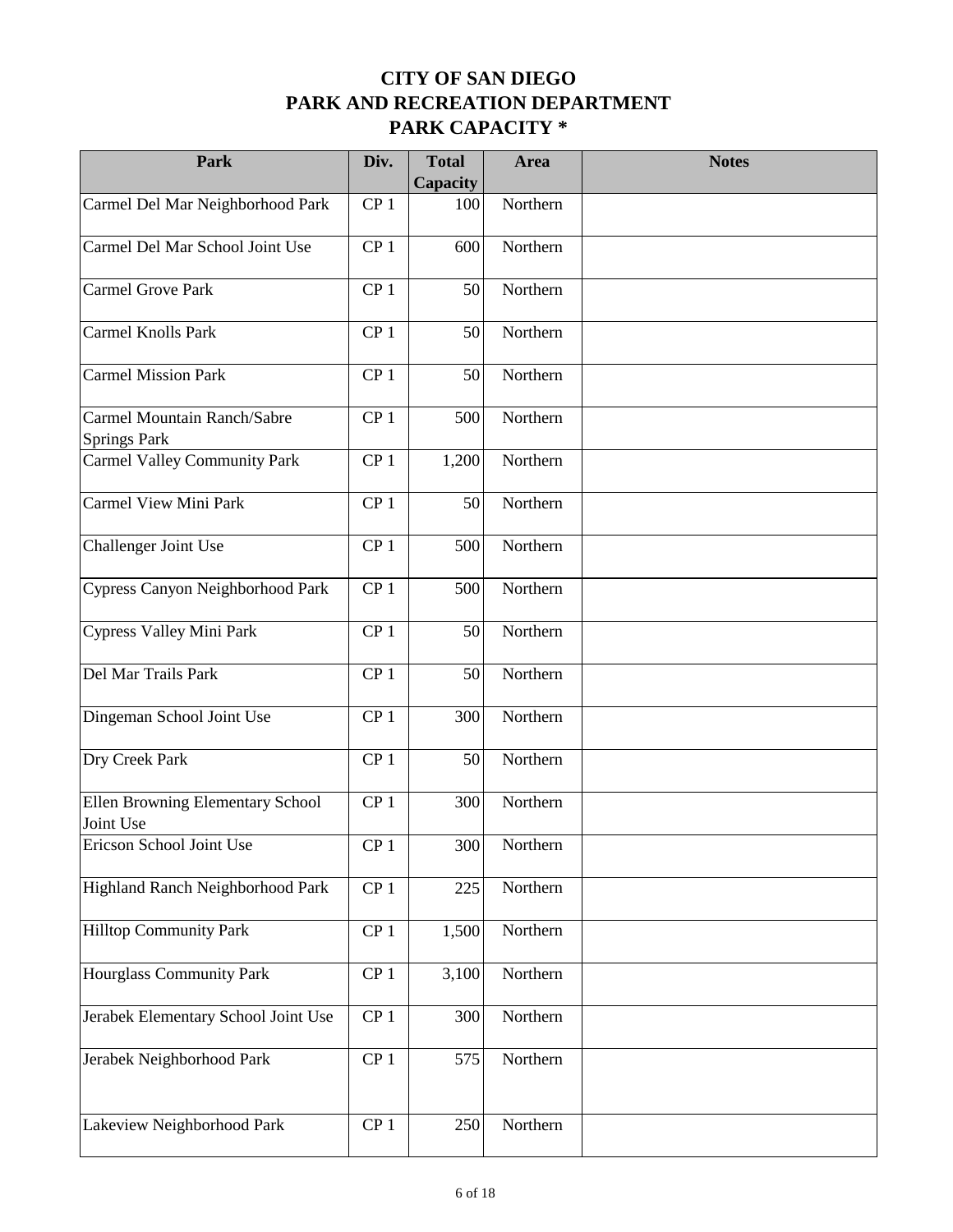| Park                                | Div.            | <b>Total</b><br>Capacity | Area     | <b>Notes</b> |
|-------------------------------------|-----------------|--------------------------|----------|--------------|
| Lopez Ridge Neighborhood Park       | CP <sub>1</sub> | 550                      | Northern |              |
| Maddox Neighborhood Park            | CP <sub>1</sub> | 200                      | Northern |              |
| McAuliffe Neighborhood Park         | CP <sub>1</sub> | 125                      | Northern |              |
| Mesa Verde Neighborhood Park        | CP <sub>1</sub> | 375                      | Northern |              |
| Mesa Viking Neighborhood Park       | CP <sub>1</sub> | 175                      | Northern |              |
| Mira Mesa Community Park            | CP <sub>1</sub> | 1,800                    | Northern |              |
| Miramar Overlook Mini Park          | CP <sub>1</sub> | 75                       | Northern |              |
| Ocean Air Community Park            | CP <sub>1</sub> | 1,050                    | Northern |              |
| Pearlman Mini Park                  | CP <sub>1</sub> | 50                       | Northern |              |
| Peñasquitos Creek Neighborhood Park | CP <sub>1</sub> | 225                      | Northern |              |
| Rancho Bernardo Community Park      | CP <sub>1</sub> | 2,675                    | Northern |              |
| Ridgewood Neighborhood Park         | CP <sub>1</sub> | 150                      | Northern |              |
| Rolling Hills Neighborhood Park     | CP <sub>1</sub> | 150                      | Northern |              |
| Sabre Springs Neighborhood Park     | CP <sub>1</sub> | 400                      | Northern |              |
| Sage Canyon Neighborhood Park       | CP <sub>1</sub> | 700                      | Northern |              |
| Sage Canyon School Joint Use        | CP <sub>1</sub> | 350                      | Northern |              |
| Sandburg Neighborhood Park          | CP <sub>1</sub> | 150                      | Northern |              |
| <b>Scripps Ranch Community Park</b> | CP <sub>1</sub> | 2,000                    | Northern |              |
| Scripps Ranch High School Joint Use | CP <sub>1</sub> | 300                      | Northern |              |
| Solana Highlands Neighborhood Park  | CP <sub>1</sub> | 100                      | Northern |              |
| Solana Highlands School Joint Use   | CP <sub>1</sub> | 500                      | Northern |              |
| South Creek Neighborhood Park       | CP <sub>1</sub> | 375                      | Northern |              |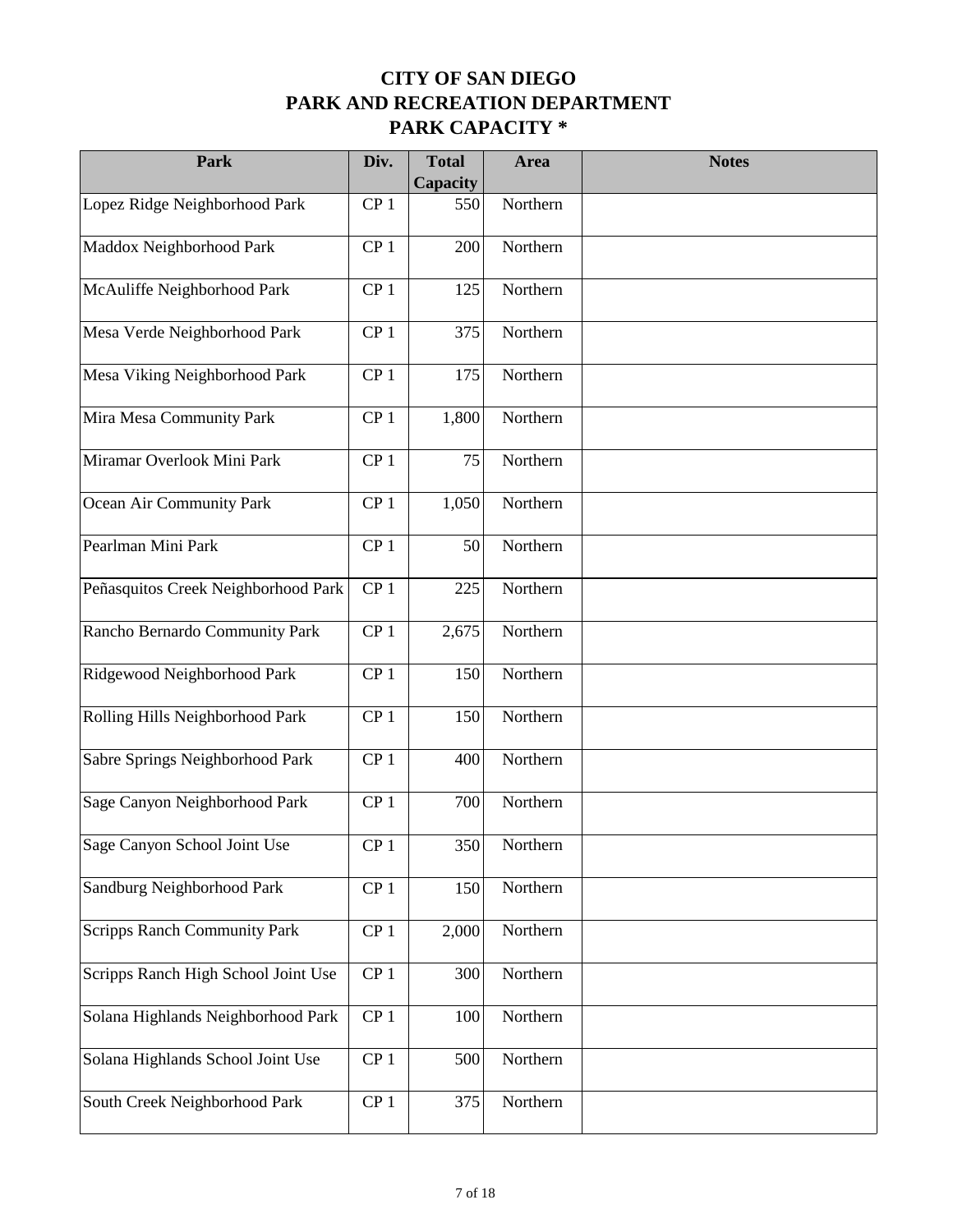| Park                                                | Div.            | <b>Total</b><br>Capacity | Area     | <b>Notes</b> |
|-----------------------------------------------------|-----------------|--------------------------|----------|--------------|
| South Village Neighborhood Park                     | CP <sub>1</sub> | 250                      | Northern |              |
| Spring Canyon Neighborhood Park                     | CP <sub>1</sub> | 575                      | Northern |              |
| Stonebridge (Rancho Encantada)<br>Neighborhood Park | CP <sub>1</sub> | 450                      | Northern |              |
| Sunridge Vista Mini Park                            | CP <sub>1</sub> | 50                       | Northern |              |
| Thurgood Marshall Middle School<br>Joint Use        | CP <sub>1</sub> | 300                      | Northern |              |
| Torrey Del Mar Neighborhood Park                    | CP <sub>1</sub> | 100                      | Northern |              |
| Torrey Highlands Park                               | CP <sub>1</sub> | 50                       | Northern |              |
| Torrey Hills Neighborhood Park                      | CP <sub>1</sub> | 1,100                    | Northern |              |
| Twin Trails Neighborhood Park                       | CP <sub>1</sub> | 125                      | Northern |              |
| Views West Neighborhood Park                        | CP <sub>1</sub> | 225                      | Northern |              |
| Walker Neighborhood Park                            | CP <sub>1</sub> | 100                      | Northern |              |
| Walker School Joint Use                             | CP <sub>1</sub> | 100                      | Northern |              |
| Wangenheim Middle School Joint Use                  | CP <sub>1</sub> | 500                      | Northern |              |
| Westview Neighborhood Park                          | CP <sub>1</sub> | 800                      | Northern |              |
| Windwood Park                                       | CP <sub>1</sub> | 50                       | Northern |              |
| Adams Community Park and Joint Use                  | CP <sub>2</sub> | 675                      | Central  |              |
| <b>Azalea Community Park</b>                        | CP <sub>2</sub> | 300                      | Central  |              |
| <b>Birney Elementary Joint Use</b>                  | CP <sub>2</sub> | 250                      | Central  |              |
| Central Ave Mini Park/Skate Plaza                   | CP <sub>2</sub> | 100                      | Central  |              |
| Charles Lewis III Memorial Park                     | CP <sub>2</sub> | 50                       | Central  |              |
| Cherokee Point Elementary Joint Use                 | CP <sub>2</sub> | 250                      | Central  |              |
| Cherokee Point Neighborhood Park                    | CP <sub>2</sub> | 150                      | Central  |              |
| City Heights                                        | CP <sub>2</sub> | 400                      | Central  |              |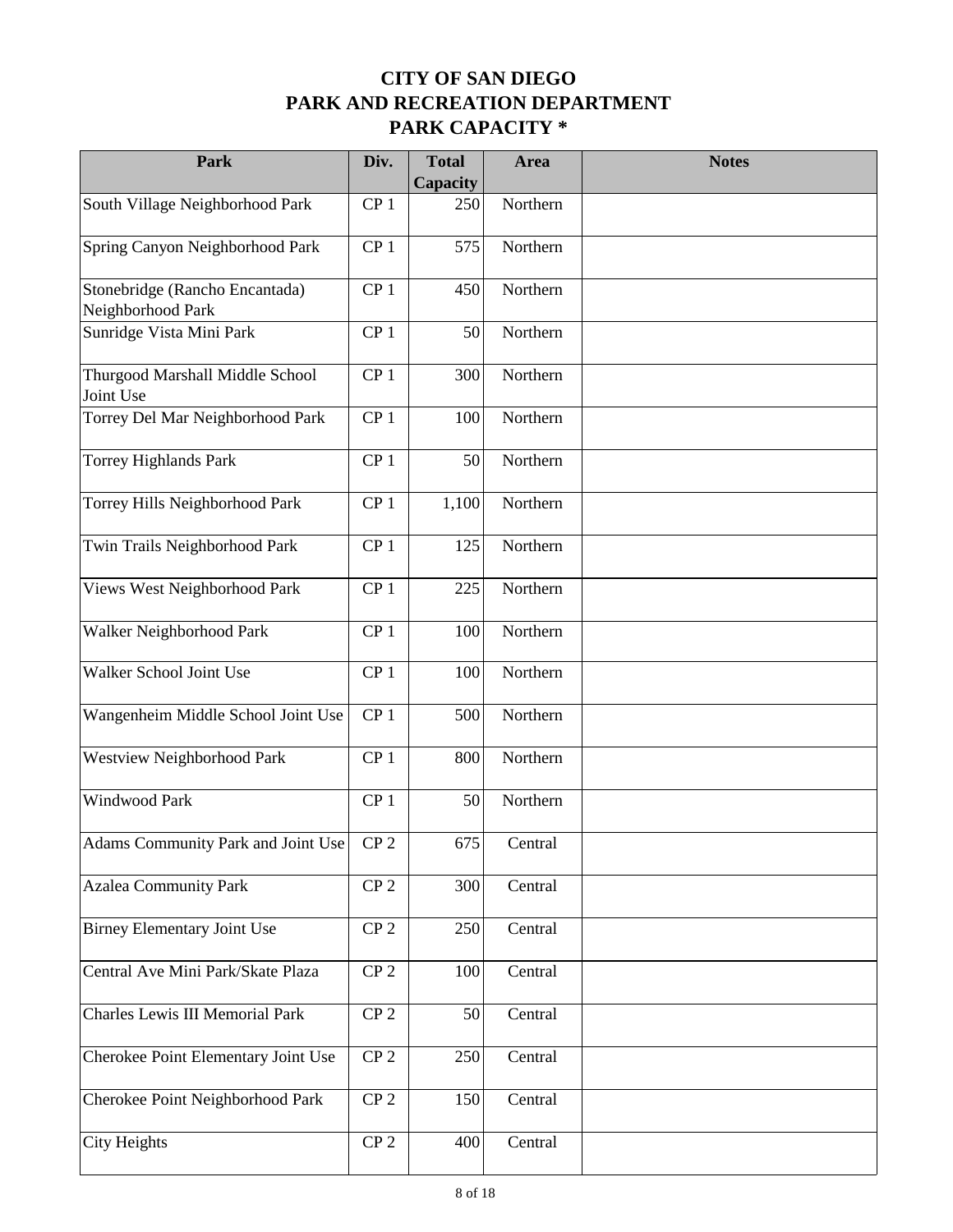| Park                                                                | Div.            | <b>Total</b><br>Capacity | Area    | <b>Notes</b>                                         |
|---------------------------------------------------------------------|-----------------|--------------------------|---------|------------------------------------------------------|
| City Heights Mini Park                                              | CP <sub>2</sub> | 50                       | Central |                                                      |
| City Heights Square Mini Park                                       | CP <sub>2</sub> | 50                       | Central |                                                      |
| Dennis V. Allen Neighborhood Park                                   | CP <sub>2</sub> | 350                      | Central |                                                      |
| Edison Elementary Joint Use                                         | CP <sub>2</sub> | 125                      | Central |                                                      |
| Florence Joyner-Griffith Joint Use                                  | CP <sub>2</sub> | 250                      | Central |                                                      |
| Franklin Elementary Joint Use                                       | CP <sub>2</sub> | 150                      | Central |                                                      |
| Garfield Elementary School Joint Use                                | CP <sub>2</sub> | 150                      | Central |                                                      |
| Golden Hill Community Park                                          | CP <sub>2</sub> | 400                      | Central |                                                      |
| Grant Hill Neighborhood Park                                        | CP <sub>2</sub> | 150                      | Central |                                                      |
| Hollywood Neighborhood Park                                         | CP <sub>2</sub> | 400                      | Central |                                                      |
| Jefferson Elementary School Joint Use                               | CP <sub>2</sub> | 150                      | Central |                                                      |
| Kensington Neighborhood Park                                        | CP <sub>2</sub> | 50                       | Central |                                                      |
| Monroe-Clark Middle School Joint<br>Use                             | CP <sub>2</sub> | 300                      | Central |                                                      |
| Montclair Neighborhood Park                                         | CP <sub>2</sub> | 200                      | Central |                                                      |
| Normal Heights Elementary School<br>Joint Use                       | CP <sub>2</sub> | 250                      | Central |                                                      |
| North Park Community Park and Joint<br>Use                          | CP <sub>2</sub> | 400                      | Central |                                                      |
| Old Trolley Barn Neighborhood Park                                  | CP <sub>2</sub> | 200                      | Central |                                                      |
| Park de la Cruz Neighborhood Park                                   | CP <sub>2</sub> | 300                      | Central |                                                      |
| Presidio Community Park                                             | CP <sub>2</sub> | 180                      | Central | Does not include regional park area.                 |
| Rosa Parks Elementary Joint Use                                     | CP <sub>2</sub> | 350                      | Central |                                                      |
| Stockton and Martin Luther King, Jr.<br>Elementary School Joint Use | CP <sub>2</sub> | 200                      | Central |                                                      |
| Sunshine Berardini Field                                            | CP <sub>2</sub> | 700                      | Central | Permitted by non-City organization per<br>agreement. |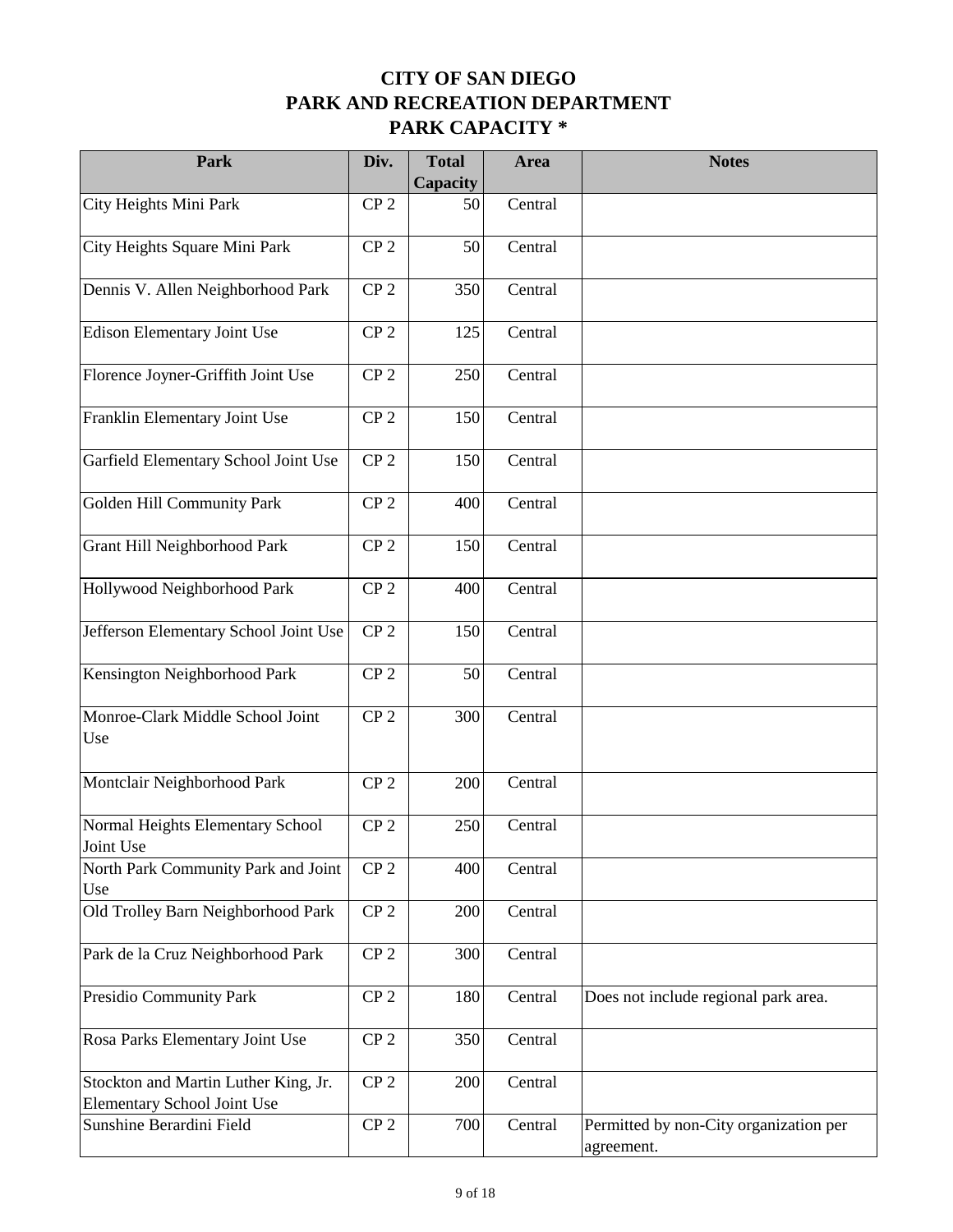| Park                                        | Div.            | <b>Total</b><br>Capacity | Area    | <b>Notes</b> |
|---------------------------------------------|-----------------|--------------------------|---------|--------------|
| Teralta Neighborhood Park                   | CP <sub>2</sub> | 500                      | Central |              |
| Wabash Mini Park                            | CP <sub>2</sub> | 50                       | Central |              |
| Ward Canyon Neighborhood Park               | CP <sub>2</sub> | 250                      | Central |              |
| Wilson Middle School Joint Use              | CP <sub>2</sub> | 250                      | Central |              |
| Chollas Lake                                | CP <sub>2</sub> | 1,500                    | Eastern |              |
| Chollas/Mead Elementary School<br>Joint Use | CP <sub>2</sub> | 425                      | Eastern |              |
| Clay Elementary Joint Use                   | CP <sub>2</sub> | 250                      | Eastern |              |
| Clay Neighborhood Park                      | CP <sub>2</sub> | 1,000                    | Eastern |              |
| Colina del Sol Community Park               | CP <sub>2</sub> | 2,000                    | Eastern |              |
| Emerald Hills Neighborhood Park             | CP <sub>2</sub> | 200                      | Eastern |              |
| <b>Encanto Community Park</b>               | CP <sub>2</sub> | 350                      | Eastern |              |
| Gompers Neighborhood Park                   | CP <sub>2</sub> | 250                      | Eastern |              |
| Hardy Elementary Joint Use                  | CP <sub>2</sub> | 250                      | Eastern |              |
| <b>Ibarra Elementary Joint Use</b>          | CP <sub>2</sub> | 250                      | Eastern |              |
| Keiller Neighborhood Park                   | CP <sub>2</sub> | 700                      | Eastern |              |
| Lomita Neighborhood Park                    | CP <sub>2</sub> | 500                      | Eastern |              |
| Mann Middle School Joint Use                | CP <sub>2</sub> | 300                      | Eastern |              |
| Mary Fay Elementary Joint Use               | CP <sub>2</sub> | 250                      | Eastern |              |
| Montezuma Neighborhood Park                 | CP <sub>2</sub> | 100                      | Eastern |              |
| Oak Park Neighborhood Park                  | CP <sub>2</sub> | 300                      | Eastern |              |
| Rolando Mini Park                           | CP <sub>2</sub> | 50                       | Eastern |              |
| Skyline Hills Community Park                | CP <sub>2</sub> | 2,050                    | Eastern |              |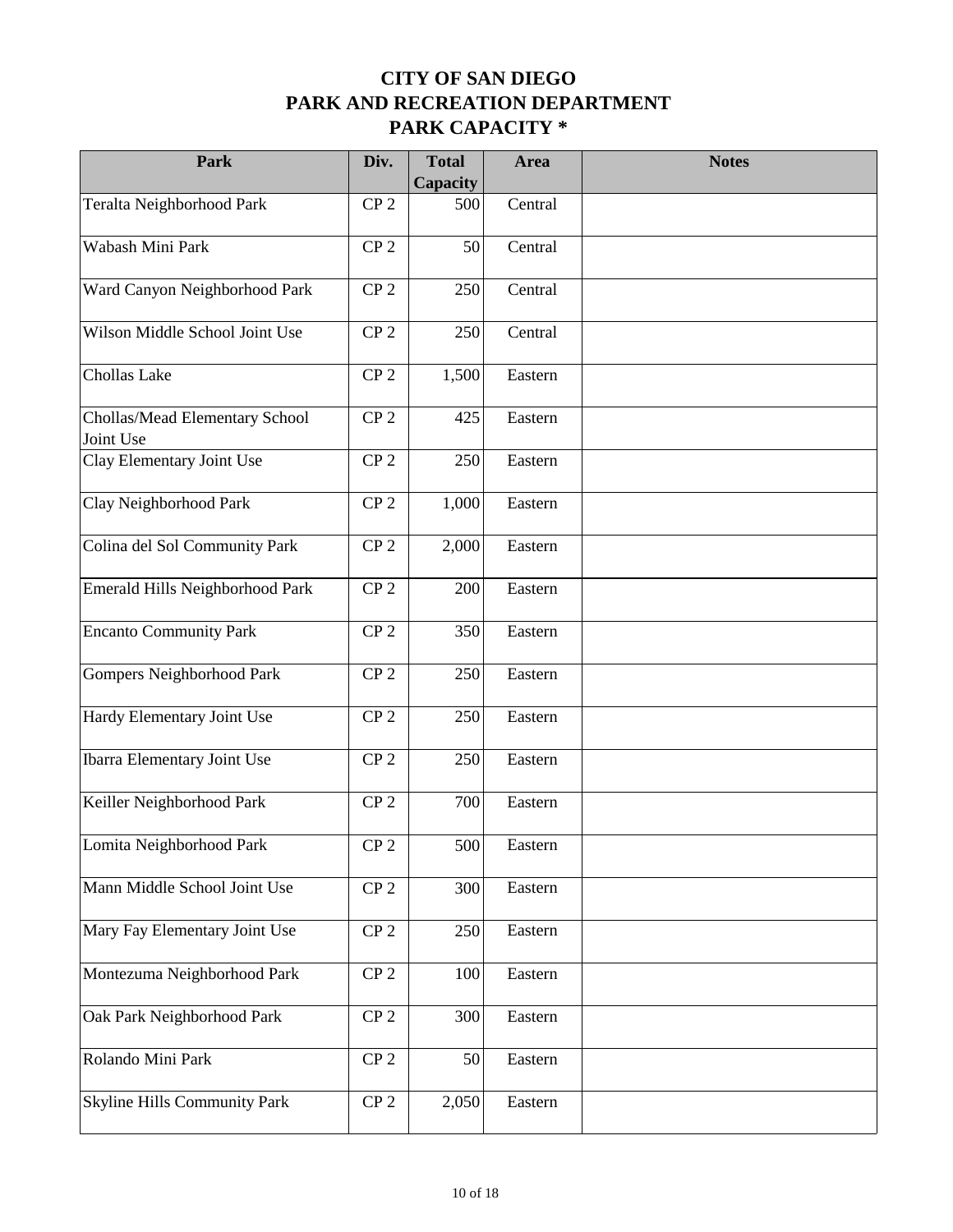| Park                                                | Div.            | <b>Total</b><br>Capacity | Area               | <b>Notes</b> |
|-----------------------------------------------------|-----------------|--------------------------|--------------------|--------------|
| Skyview Neighborhood Park                           | CP <sub>2</sub> | 500                      | Eastern            |              |
| <b>Bay Terrace Community Park</b>                   | CP <sub>2</sub> |                          | 1,500 Southeastern |              |
| <b>Boone Neighborhood Park</b>                      | CP <sub>2</sub> |                          | 250 Southeastern   |              |
| Chavez Elementary School Joint Use                  | CP <sub>2</sub> | 300                      | Southeastern       |              |
| Chicano Neighborhood Park                           | CP <sub>2</sub> |                          | 600 Southeastern   |              |
| Dolores Magdaleno Memorial<br><b>Community Park</b> | CP <sub>2</sub> |                          | 700 Southeastern   |              |
| Dorothy Petway Neighborhood Park                    | CP <sub>2</sub> | 225                      | Southeastern       |              |
| Kennedy Neighborhood Park                           | CP <sub>2</sub> |                          | 250 Southeastern   |              |
| Kimbrough Elementary School Joint<br>Use            | CP <sub>2</sub> | 250                      | Southeastern       |              |
| Laura Rodriguez Elementary School<br>Joint Use      | CP <sub>2</sub> | 300                      | Southeastern       |              |
| Marie Widman Neighborhood Park                      | CP <sub>2</sub> |                          | 450 Southeastern   |              |
| Martin Luther King, Jr., Community<br>Park          | CP <sub>2</sub> |                          | 700 Southeastern   |              |
| Mountain View Community Park                        | CP <sub>2</sub> | 600                      | Southeastern       |              |
| Paradise Hills Community Park                       | CP <sub>2</sub> | 800                      | Southeastern       |              |
| Parkside Neighborhood Park                          | CP <sub>2</sub> |                          | 400 Southeastern   |              |
| Penn Athletic Field                                 | CP <sub>2</sub> |                          | 850 Southeastern   |              |
| Penn Elementary Joint Use                           | CP <sub>2</sub> |                          | 250 Southeastern   |              |
| Porter Joint Use                                    | CP <sub>2</sub> |                          | 300 Southeastern   |              |
| Sherman Elementary School Joint Use                 | CP <sub>2</sub> |                          | 250 Southeastern   |              |
| Southcrest Community Park                           | ${\bf CP}$ 2    |                          | 600 Southeastern   |              |
| Valencia Park Elementary School<br>Joint Use        | CP <sub>2</sub> |                          | 600 Southeastern   |              |
| Willie Henderson Community Park                     | CP <sub>2</sub> |                          | 750 Southeastern   |              |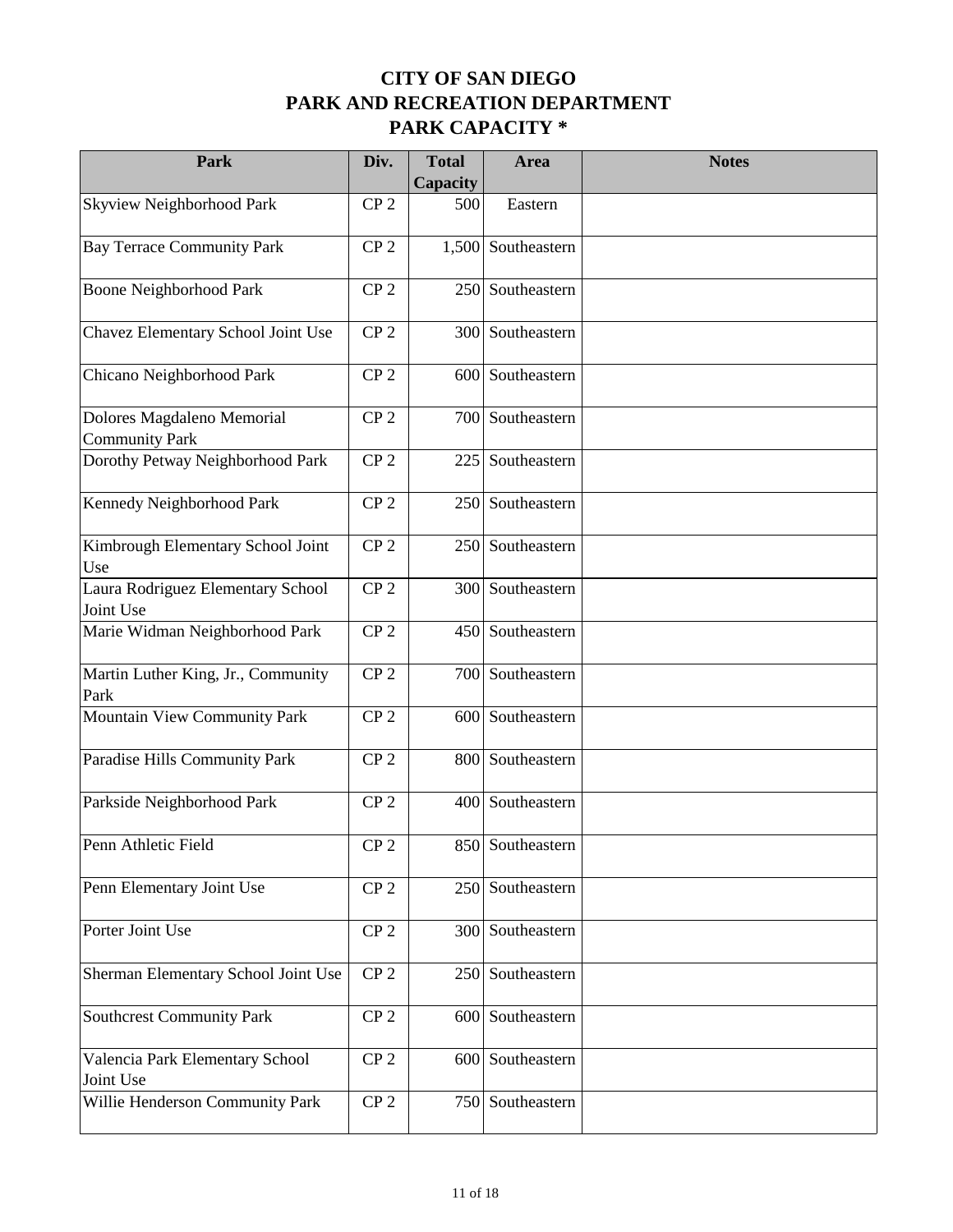| Park                                                      | Div.            | <b>Total</b><br>Capacity | Area               | <b>Notes</b> |
|-----------------------------------------------------------|-----------------|--------------------------|--------------------|--------------|
| Berry Neighborhood Park                                   | CP <sub>2</sub> | 250                      | Southern           |              |
| Coral Gate Neighborhood Park                              | CP <sub>2</sub> | 200                      | Southern           |              |
| Howard Lane Neighborhood Park                             | CP <sub>2</sub> | 500                      | Southern           |              |
| La Mirada Elementary Joint Use                            | CP <sub>2</sub> | 400                      | Southern           |              |
| Larsen Field                                              | CP <sub>2</sub> | 1,500                    | Southern           |              |
| Montgomery-Waller Community Park                          | CP <sub>2</sub> | 6,200                    | Southern           |              |
| Nestor Neighborhood Park                                  | CP <sub>2</sub> | 900                      | Southern           |              |
| Ocean View Hills Elementary Joint<br>Use                  | CP <sub>2</sub> | 500                      | Southern           |              |
| Ocean View Hills Neighborhood Park                        | CP <sub>2</sub> | 300                      | Southern           |              |
| Palm Ridge Neighborhood Park                              | CP <sub>2</sub> | 1,500                    | Southern           |              |
| Robert Egger, Senior - South Bay<br><b>Community Park</b> | CP <sub>2</sub> | 2,500                    | Southern           |              |
| San Ysidro Community Park                                 | CP <sub>2</sub> | 300                      | Southern           |              |
| Silver Wing Neighborhood Park                             | CP <sub>2</sub> | 1,750                    | Southern           |              |
| Sunnyslope Neighborhood Park                              | CP <sub>2</sub> | 300                      | Southern           |              |
| Vista Pacifica Neighborhood Park                          | CP <sub>2</sub> | 500                      | Southern           |              |
| Vista Terrace Neighborhood Park                           | CP <sub>2</sub> | 450                      | Southern           |              |
| Solana Ranch Neighborhood Park                            | CP <sub>I</sub> | 500                      | Northern           |              |
| 28th Street Park Turf                                     | <b>DRP</b>      | 250                      | Balboa Park        |              |
| 6th Avenue and Laurel Lawn North                          | <b>DRP</b>      | 750                      | Balboa Park        |              |
| 6th Avenue and Laurel Lawn South                          | <b>DRP</b>      | 750                      | <b>Balboa Park</b> |              |
| 6th Avenue and Olive                                      | <b>DRP</b>      | 750                      | Balboa Park        |              |
| 6th Avenue and Quince                                     | <b>DRP</b>      | 500                      | Balboa Park        |              |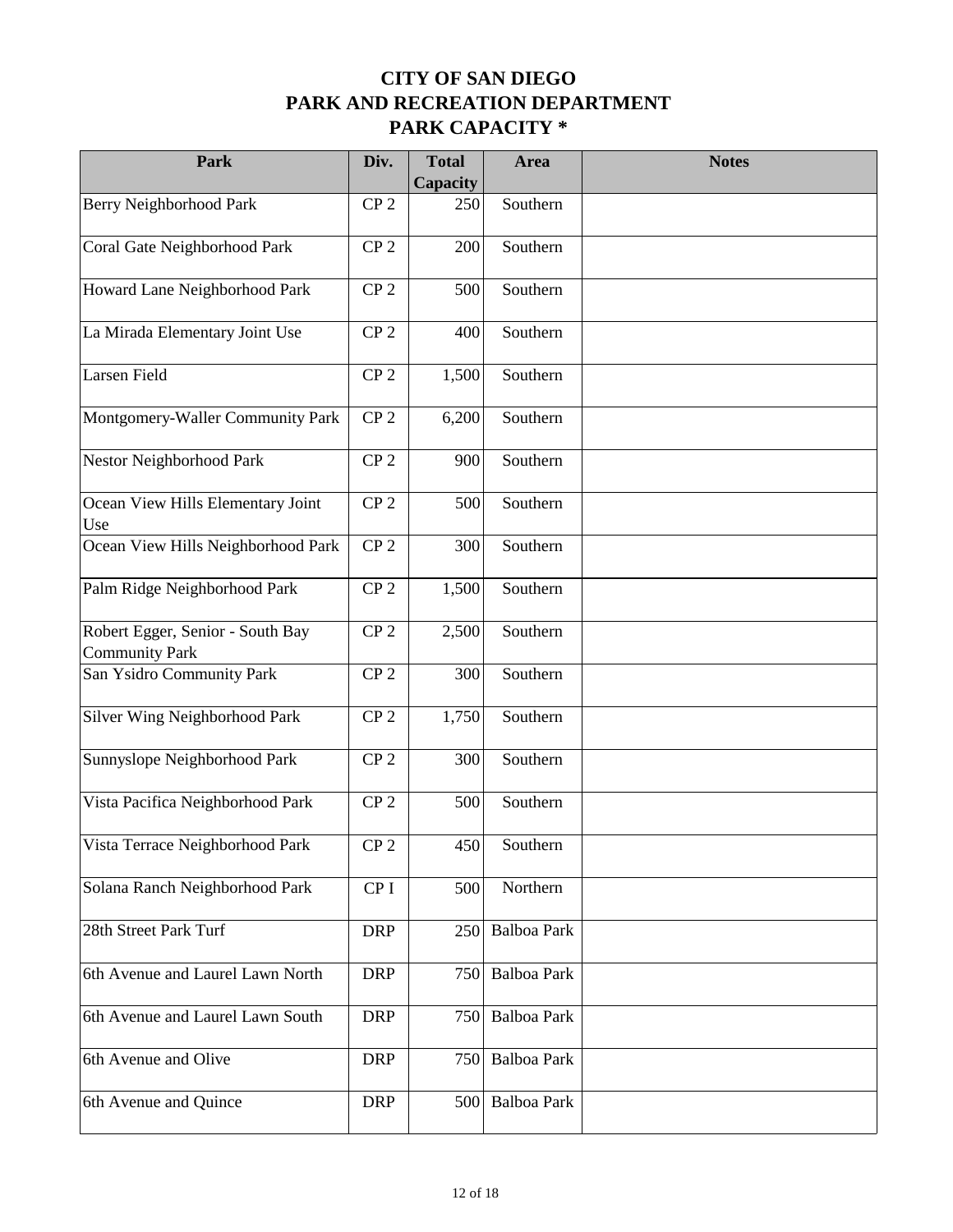| Park                                             | Div.       | <b>Total</b><br>Capacity | Area               | <b>Notes</b>                           |
|--------------------------------------------------|------------|--------------------------|--------------------|----------------------------------------|
| 6th Avenue and Thorn                             | <b>DRP</b> | 150                      | <b>Balboa Park</b> |                                        |
| 6th Avenue and Upas                              | <b>DRP</b> | 150                      | <b>Balboa Park</b> |                                        |
| 6th Avenue South of Juniper                      | <b>DRP</b> | 750                      | <b>Balboa Park</b> |                                        |
| 7th and Upas Lawn                                | <b>DRP</b> | 150                      | <b>Balboa Park</b> |                                        |
| Administrative Courtyard                         | <b>DRP</b> | 200                      | <b>Balboa Park</b> |                                        |
| Alcazar Garden                                   | <b>DRP</b> | 50                       | Balboa Park        |                                        |
| <b>Bird Park</b>                                 | <b>DRP</b> | 250                      | <b>Balboa Park</b> |                                        |
| <b>Botanical Lawn East</b>                       | <b>DRP</b> | 100                      | <b>Balboa Park</b> |                                        |
| <b>Botanical Lawn West</b>                       | <b>DRP</b> | 100                      | <b>Balboa Park</b> |                                        |
| <b>Cultural Turf East</b>                        | <b>DRP</b> | 500                      | <b>Balboa Park</b> |                                        |
| Cypress Grove Picnic Area                        | <b>DRP</b> | 300                      | <b>Balboa Park</b> |                                        |
| Desert Garden                                    | <b>DRP</b> | 50                       | <b>Balboa Park</b> |                                        |
| Federal Building Lawn East                       | <b>DRP</b> | 300                      | Balboa Park        |                                        |
| Federal Building Lawn North                      | <b>DRP</b> | 200                      | <b>Balboa Park</b> |                                        |
| Golden Hill Park                                 | <b>DRP</b> | 250                      | <b>Balboa Park</b> |                                        |
| Happy Valley and 6th Avenue                      | <b>DRP</b> |                          | 250 Balboa Park    |                                        |
| House of Pacific Relations Lawn                  | <b>DRP</b> | 100                      | <b>Balboa Park</b> |                                        |
| <b>Inez Grant Parker Memorial Rose</b><br>Garden | <b>DRP</b> | 50                       |                    | Balboa Park   Wedding ceremonies only. |
| <b>International Lawn</b>                        | <b>DRP</b> | 250                      | <b>Balboa Park</b> |                                        |
| Lawn Bowling Lawn                                | <b>DRP</b> | 200                      | Balboa Park        |                                        |
| <b>Marston Point</b>                             | <b>DRP</b> | 200                      | Balboa Park        |                                        |
| Mission Hills/Pioneer Park                       | <b>DRP</b> | 750                      | Balboa Park        |                                        |
| Moreton Bay Fig (South)                          | <b>DRP</b> | 50                       | Balboa Park        |                                        |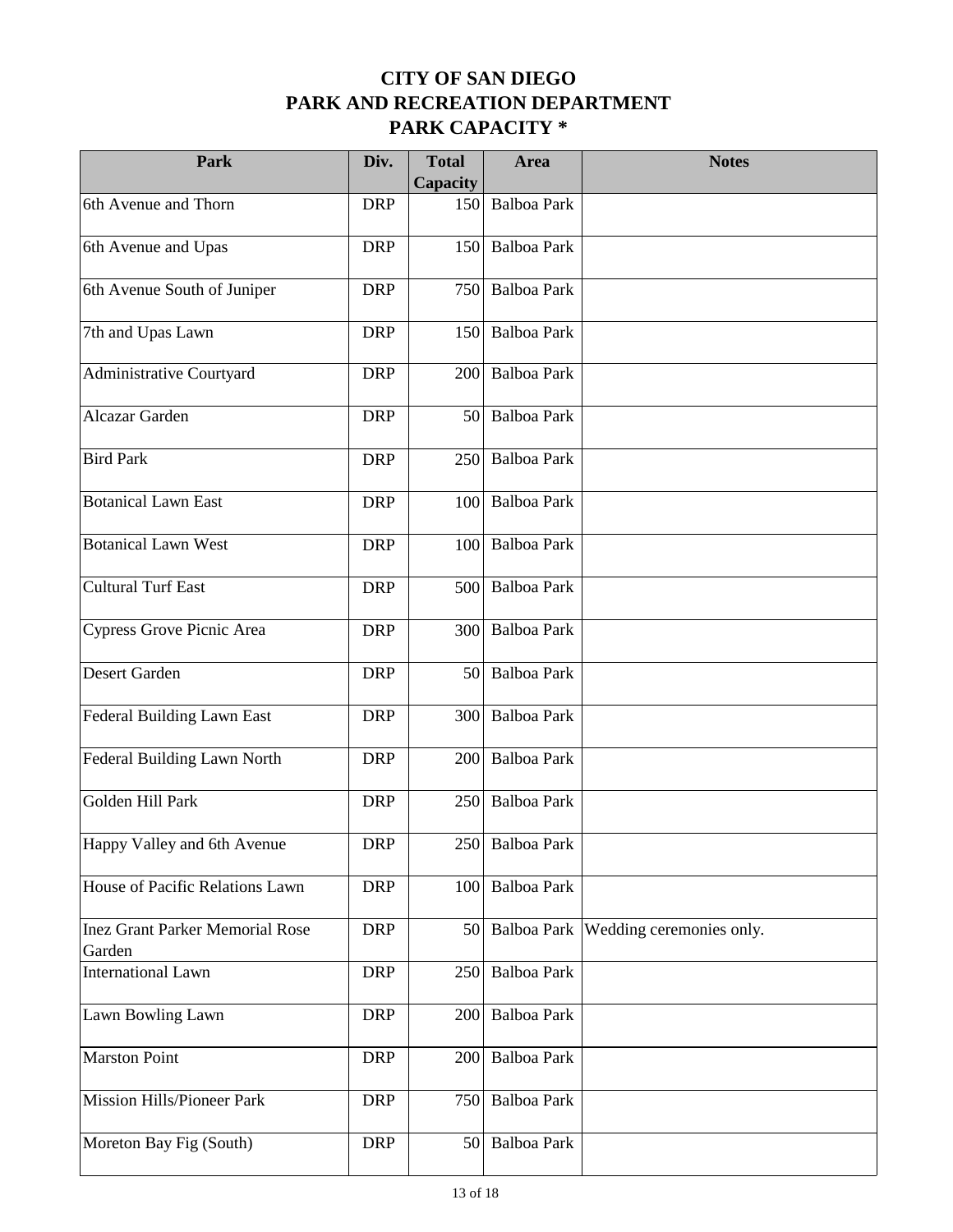| Park                                        | Div.       | <b>Total</b>    | Area               | <b>Notes</b>                          |
|---------------------------------------------|------------|-----------------|--------------------|---------------------------------------|
|                                             |            | Capacity        |                    |                                       |
| Morley                                      | <b>DRP</b> | 1,100           | <b>Balboa Park</b> |                                       |
| Morley-Field 1                              | <b>DRP</b> | 250             | <b>Balboa Park</b> |                                       |
| Morley-Field 2                              | <b>DRP</b> | 250             | <b>Balboa Park</b> |                                       |
| Morley-Field 3                              | <b>DRP</b> | 250             | <b>Balboa Park</b> |                                       |
| Morley-Field 4                              | <b>DRP</b> | 250             | <b>Balboa Park</b> |                                       |
| Pan American Plaza Lawn                     | <b>DRP</b> | 100             | <b>Balboa Park</b> |                                       |
| Park Boulevard and President's Lawn<br>West | <b>DRP</b> | 200             | <b>Balboa Park</b> |                                       |
| Park Boulevard and President's Way<br>Lawn  | <b>DRP</b> | 500             | <b>Balboa Park</b> |                                       |
| Pepper Grove                                | <b>DRP</b> | 500             | <b>Balboa Park</b> |                                       |
| Pine Grove Picnic Area                      | <b>DRP</b> | 100             | <b>Balboa Park</b> |                                       |
| Recital Hall Lawn                           | <b>DRP</b> | 75              | <b>Balboa Park</b> |                                       |
| Redwood Circle                              | <b>DRP</b> | 200             | <b>Balboa Park</b> |                                       |
| Veteran's Lawn                              | <b>DRP</b> | 250             | <b>Balboa Park</b> |                                       |
| Veteran's Memorial Garden                   | <b>DRP</b> | 100             | <b>Balboa Park</b> |                                       |
| War Memorial Lawn                           | <b>DRP</b> | 500             | <b>Balboa Park</b> |                                       |
| Zoro Garden                                 | <b>DRP</b> |                 | 75 Balboa Park     |                                       |
| Presidio Park                               | <b>DRP</b> | 180             | Central            | Does not include community park area. |
| <b>Bahia Point</b>                          | <b>DRP</b> | 250             | <b>Mission Bay</b> |                                       |
| <b>Bayside Walk</b>                         | <b>DRP</b> | 50 <sup>1</sup> | <b>Mission Bay</b> |                                       |
| <b>Bonita Cove</b>                          | <b>DRP</b> | 700             | <b>Mission Bay</b> |                                       |
| Catamaran Hotel Beach Area                  | <b>DRP</b> | 100             | <b>Mission Bay</b> |                                       |
| Crown Point                                 | <b>DRP</b> | 950             | <b>Mission Bay</b> |                                       |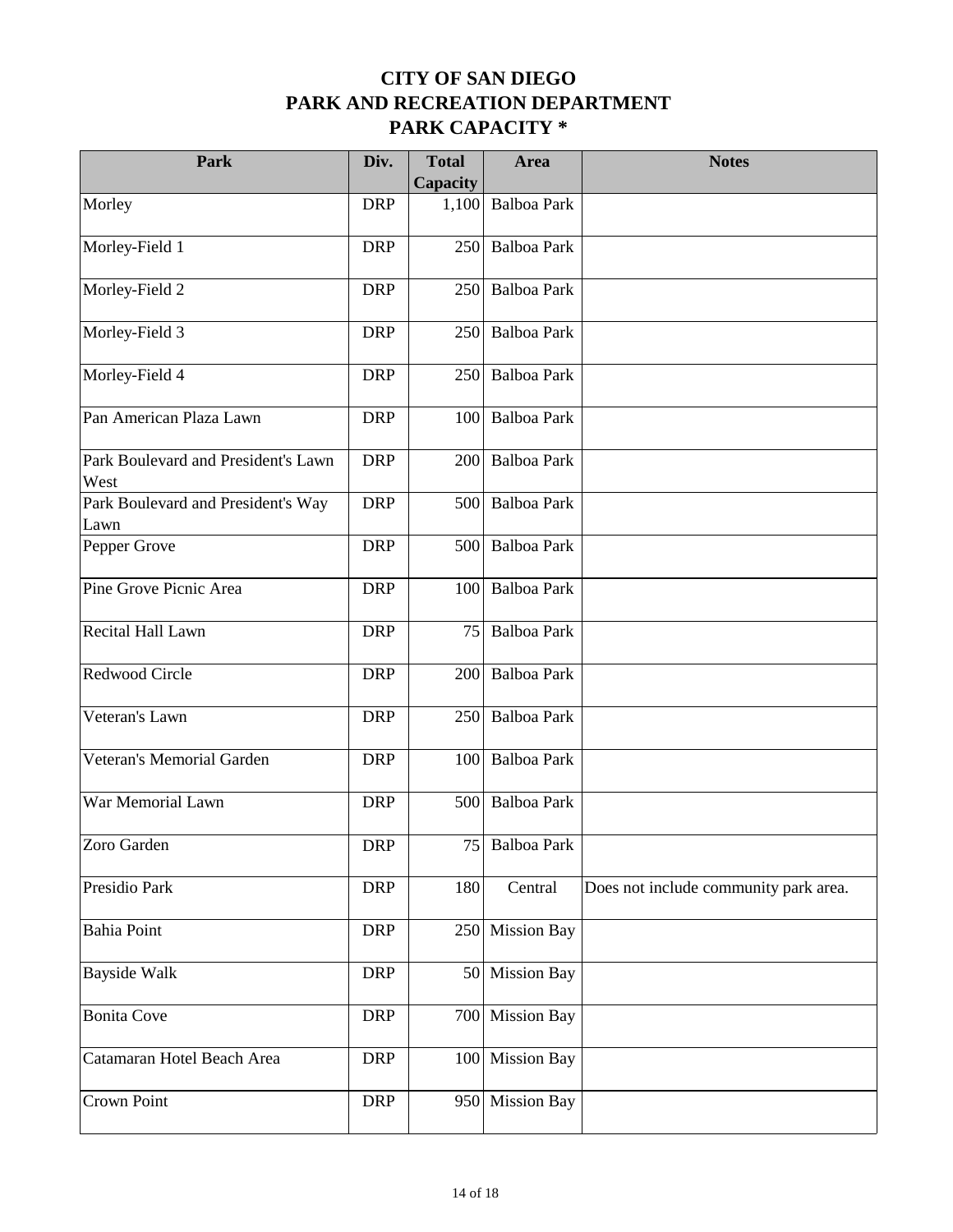| Park                                   | Div.       | <b>Total</b><br>Capacity | Area               | <b>Notes</b>                                                    |
|----------------------------------------|------------|--------------------------|--------------------|-----------------------------------------------------------------|
| Dana Inn Beach/Lawn                    | <b>DRP</b> | 50                       | <b>Mission Bay</b> |                                                                 |
| De Anza Cove                           | <b>DRP</b> | 750                      | <b>Mission Bay</b> |                                                                 |
| <b>Enchanted Cove</b>                  | <b>DRP</b> | 100                      | <b>Mission Bay</b> |                                                                 |
| <b>Fanuel Street Park</b>              | <b>DRP</b> | 50                       | <b>Mission Bay</b> |                                                                 |
| Fiesta Island                          | <b>DRP</b> | 500                      | <b>Mission Bay</b> |                                                                 |
| Hidden Anchorage                       | <b>DRP</b> | 350                      | <b>Mission Bay</b> |                                                                 |
| Hilton Beach Area                      | <b>DRP</b> |                          | 50 Mission Bay     |                                                                 |
| <b>Hospitality Point</b>               | <b>DRP</b> | 250                      | <b>Mission Bay</b> |                                                                 |
| <b>Hospitality Point Marathon Site</b> | <b>DRP</b> | 200                      | <b>Mission Bay</b> |                                                                 |
| Hyatt Islandia (Quivira Point)         | <b>DRP</b> | 250                      | <b>Mission Bay</b> |                                                                 |
| <b>Mission Point</b>                   | <b>DRP</b> | 150                      | <b>Mission Bay</b> |                                                                 |
| Model Yacht Pond                       | <b>DRP</b> | 100                      | <b>Mission Bay</b> |                                                                 |
| Playa II                               | <b>DRP</b> | 300                      | <b>Mission Bay</b> |                                                                 |
| Rose Marie Starns South Shores Park    | <b>DRP</b> | 150                      | <b>Mission Bay</b> |                                                                 |
| Santa Clara Point                      | <b>DRP</b> |                          |                    | 100 Mission Bay Area surrounding Pacific Beach Women's<br>Club. |
| Ski Beach North                        | <b>DRP</b> |                          | 350 Mission Bay    |                                                                 |
| <b>Sunset Point</b>                    | <b>DRP</b> | 150                      | <b>Mission Bay</b> |                                                                 |
| <b>Tecolote Shores North</b>           | <b>DRP</b> | 100                      | <b>Mission Bay</b> |                                                                 |
| Vacation Isle East                     | <b>DRP</b> | 200                      | <b>Mission Bay</b> |                                                                 |
| <b>Vacation Isle North Cove</b>        | <b>DRP</b> | 50 <sup>1</sup>          | <b>Mission Bay</b> |                                                                 |
| Vacation Isle West                     | <b>DRP</b> | 200                      | <b>Mission Bay</b> |                                                                 |
| Ventura Cove                           | <b>DRP</b> | 200                      | <b>Mission Bay</b> |                                                                 |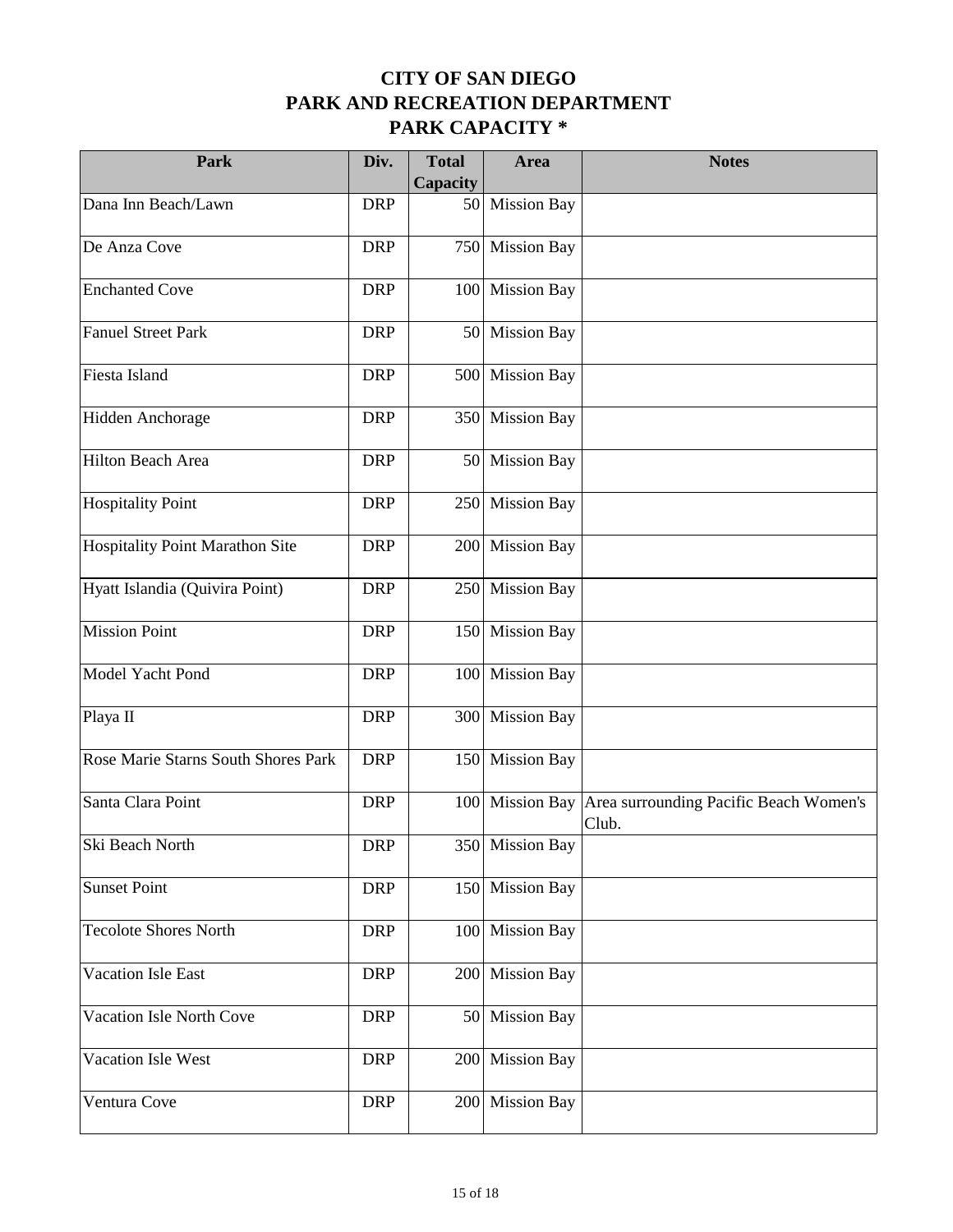| Park                                           | Div.       | <b>Total</b><br>Capacity | Area               | <b>Notes</b>                           |
|------------------------------------------------|------------|--------------------------|--------------------|----------------------------------------|
| Zlac Rowing Club Beach Area                    | <b>DRP</b> | 100                      | <b>Mission Bay</b> |                                        |
| Beach Area - Wavehouse                         | <b>DRP</b> | 200                      | Shoreline          |                                        |
| Calumet                                        | <b>DRP</b> | 80                       | Shoreline          |                                        |
| Crystal Pier                                   | <b>DRP</b> | 250                      | Shoreline          |                                        |
| Crystal Pier Beach                             | <b>DRP</b> | 250                      | Shoreline          |                                        |
| Dog Beach                                      | <b>DRP</b> | 200                      | Shoreline          |                                        |
| <b>Ellen Browning Scripps</b>                  | <b>DRP</b> | 80                       | Shoreline          |                                        |
| <b>Kellogg Park</b>                            | <b>DRP</b> | 80                       | Shoreline          |                                        |
| La Jolla Cove                                  | <b>DRP</b> | 100                      | Shoreline          |                                        |
| La Jolla Shores Beach                          | <b>DRP</b> | 200                      | Shoreline          |                                        |
| La Jolla Shores Contest                        | <b>DRP</b> | 200                      | Shoreline          |                                        |
| La Jolla Shores Hotel Beach Area               | <b>DRP</b> | 200                      | Shoreline          |                                        |
| Lifeguard Tower 32 at La Jolla Shores<br>Beach | <b>DRP</b> | 200                      | Shoreline          | Area available for surf contests only. |
| Marine Street Beach                            | <b>DRP</b> | 50                       | Shoreline          |                                        |
| Ocean Beach - Avalanche Beach                  | <b>DRP</b> | 200                      | Shoreline          |                                        |
| Ocean Beach Pier                               | <b>DRP</b> | 250                      | Shoreline          |                                        |
| Ocean Beach Saratoga Park                      | <b>DRP</b> | 100                      | Shoreline          |                                        |
| Ocean Beach Surf Zone                          | <b>DRP</b> | 200                      | Shoreline          |                                        |
| Ocean Beach Veteran's Plaza Lawn               | <b>DRP</b> | 100                      | Shoreline          |                                        |
| Ocean Beach Volleyball                         | <b>DRP</b> | 200                      | Shoreline          |                                        |
| Ocean Beach Volleyball Sand Area               | <b>DRP</b> | 200                      | Shoreline          |                                        |
| Pacific Beach Drive                            | <b>DRP</b> | 200                      | Shoreline          |                                        |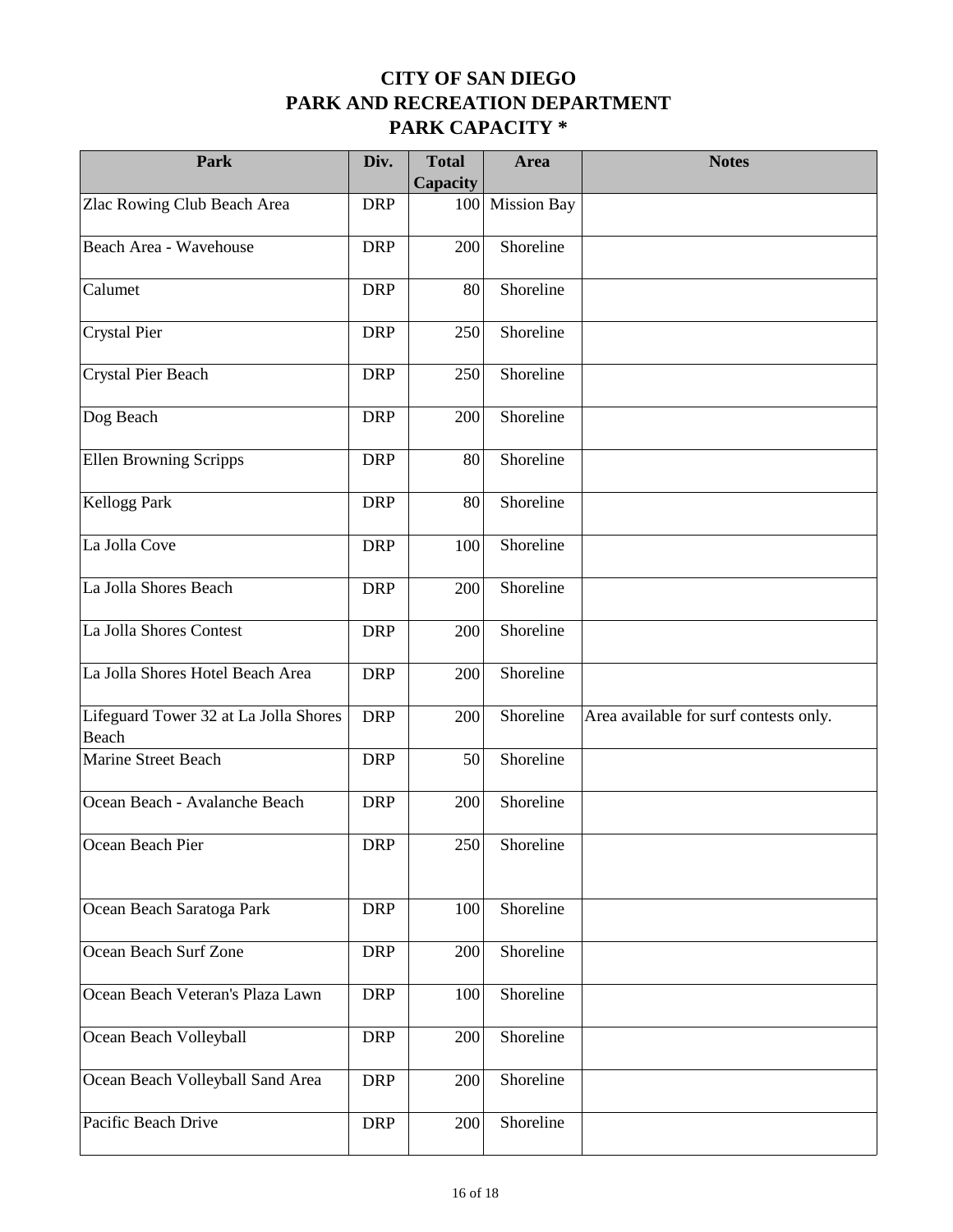| Park                                                  | Div.       | <b>Total</b><br>Capacity | Area      | <b>Notes</b> |
|-------------------------------------------------------|------------|--------------------------|-----------|--------------|
| Pacific Beach North                                   | <b>DRP</b> | 200                      | Shoreline |              |
| San Fernando Place South                              | <b>DRP</b> | 200                      | Shoreline |              |
| South Mission Beach Surf Zone                         | <b>DRP</b> | 200                      | Shoreline |              |
| South Mission Beach Volleyball - 1                    | <b>DRP</b> | 100                      | Shoreline |              |
| South Mission Beach Volleyball - 2                    | <b>DRP</b> | 100                      | Shoreline |              |
| Sunset Cliffs at Ladera Street                        | <b>DRP</b> | 50                       | Shoreline |              |
| Sunset Cliffs at Luscombs Point Hill<br><b>Street</b> | <b>DRP</b> | 50                       | Shoreline |              |
| <b>Sunset Cliffs at Osprey Point</b>                  | <b>DRP</b> | 50                       | Shoreline |              |
| Tourmaline Surfing Park                               | <b>DRP</b> | 200                      | Shoreline |              |
| Windansea Beach                                       | <b>DRP</b> | 50                       | Shoreline |              |
| Corte Playa San Juan Pocket Park                      | <b>MAD</b> | 50                       | Eastern   |              |
| Portobelo Pocket Park                                 | <b>MAD</b> | 50                       | Eastern   |              |
| Via Playa Los Santos Pocket Park                      | <b>MAD</b> | 50                       | Eastern   |              |
| <b>Amador Greenbelt</b>                               | <b>MAD</b> | 50                       | Northern  |              |
| Forestview Lane Mini Park                             | <b>MAD</b> | 50                       | Northern  |              |
| <b>Hoyt Park</b>                                      | <b>MAD</b> | 50                       | Northern  |              |
| Lakecrest Point                                       | <b>MAD</b> | 50                       | Northern  |              |
| Oak Glen Park                                         | <b>MAD</b> | 50                       | Northern  |              |
| Overlook Park                                         | <b>MAD</b> | 50                       | Northern  |              |
| Sabre Springs Parkway Mini Park                       | <b>MAD</b> | 50                       | Northern  |              |
| Semillon Mini Park                                    | <b>MAD</b> | 50                       | Northern  |              |
| Sycamore Canyon Park                                  | <b>MAD</b> | 200                      | Northern  |              |